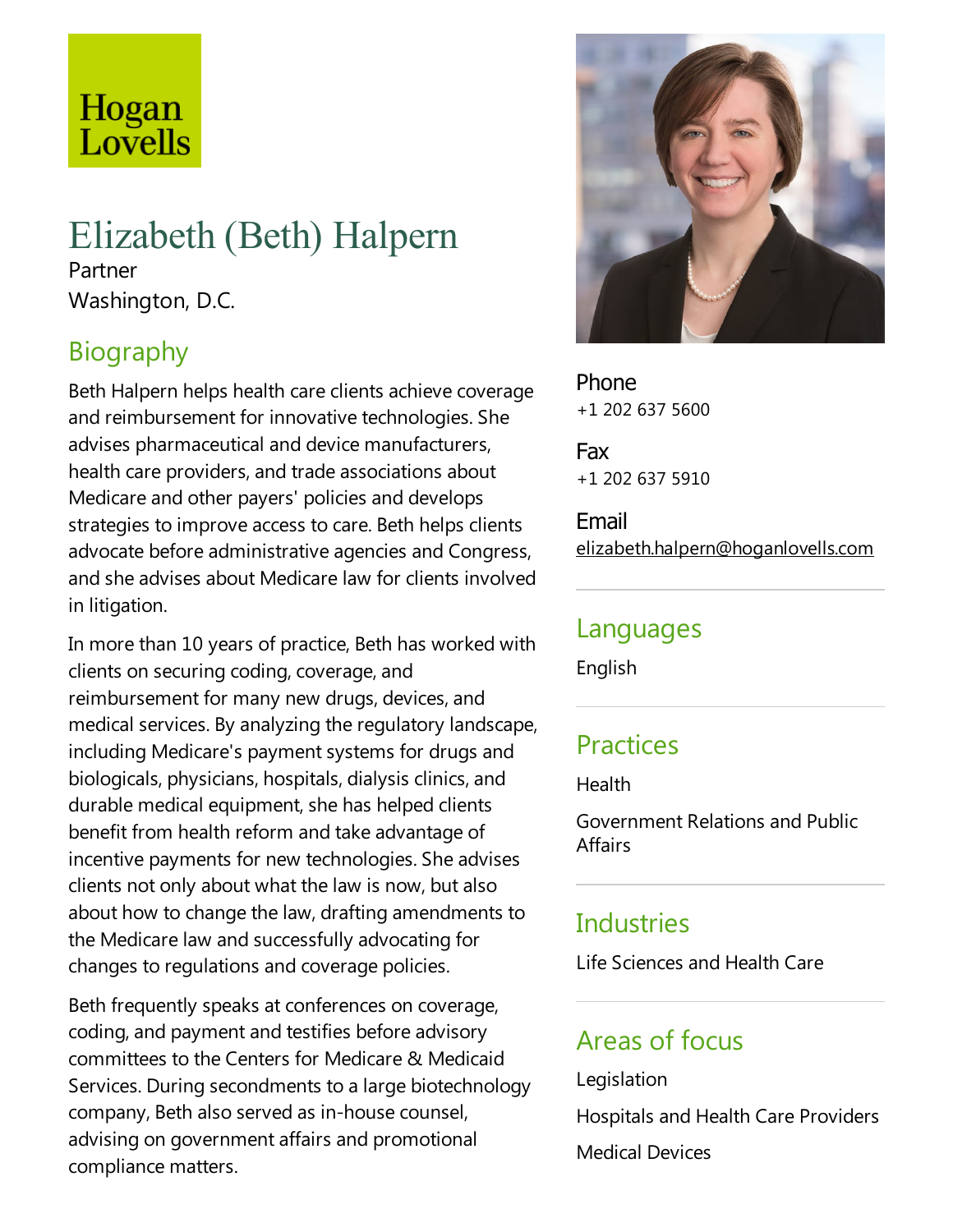The American Health Lawyers Association recognized Beth as a member of the Hogan Lovells team of Pro Bono Champions for their work with the D.C. Appleseed Center on HIV/AIDS in the District of Columbia. Beth is a member of the Tahirih Justice Center's D.C. Advisory Council, and her work contributed to Hogan Lovells being recognized as Firm of the Year by Tahirih in 2015.

### Representative experience

Helped a client obtain increased Medicare reimbursement for an innovative health screening service.

Advises clients about applications for pass-through status for new drugs and devices.

Helped aclient obtain changes in Medicare policy to reflect new preventive care guidelines.

## Awards and rankings

**AHLA Pro Bono Champion, 2013** 

## Latest thinking and events

- **News** 
	- U.S. House passes drug pricing legislation
- **News** 
	- Expedited breakthrough device coverage, "reasonable and necessary" definition delayed until Dec. 15
- **■** Sponsorships and Speaking Engagements
	- American Society of Gene & Cell Therapy 24th Annual Meeting
- **News** 
	- **Ramping up the drug pricing debate: Dueling bills** and paying for health care infrastructure
- **News** 
	- $\blacksquare$  CMS delays "reasonable and necessary" definition, expedited breakthrough device coverage process rule

Pharmaceuticals and Biotechnology

Clinical Trials

Cell, Tissue, and Gene Therapies

### Education and admissions

### Education

J.D., Georgetown University Law Center, cum laude, 2004

M.S., The London School of Economics and Political Science, with merit, 1998

B.A., Smith College, with high honors in Government, 1996

## **Memberships**

Member, American Bar Association.

Member, American Health Lawyers Association

#### Bar admissions and qualifications

District of Columbia

Maryland

**News**